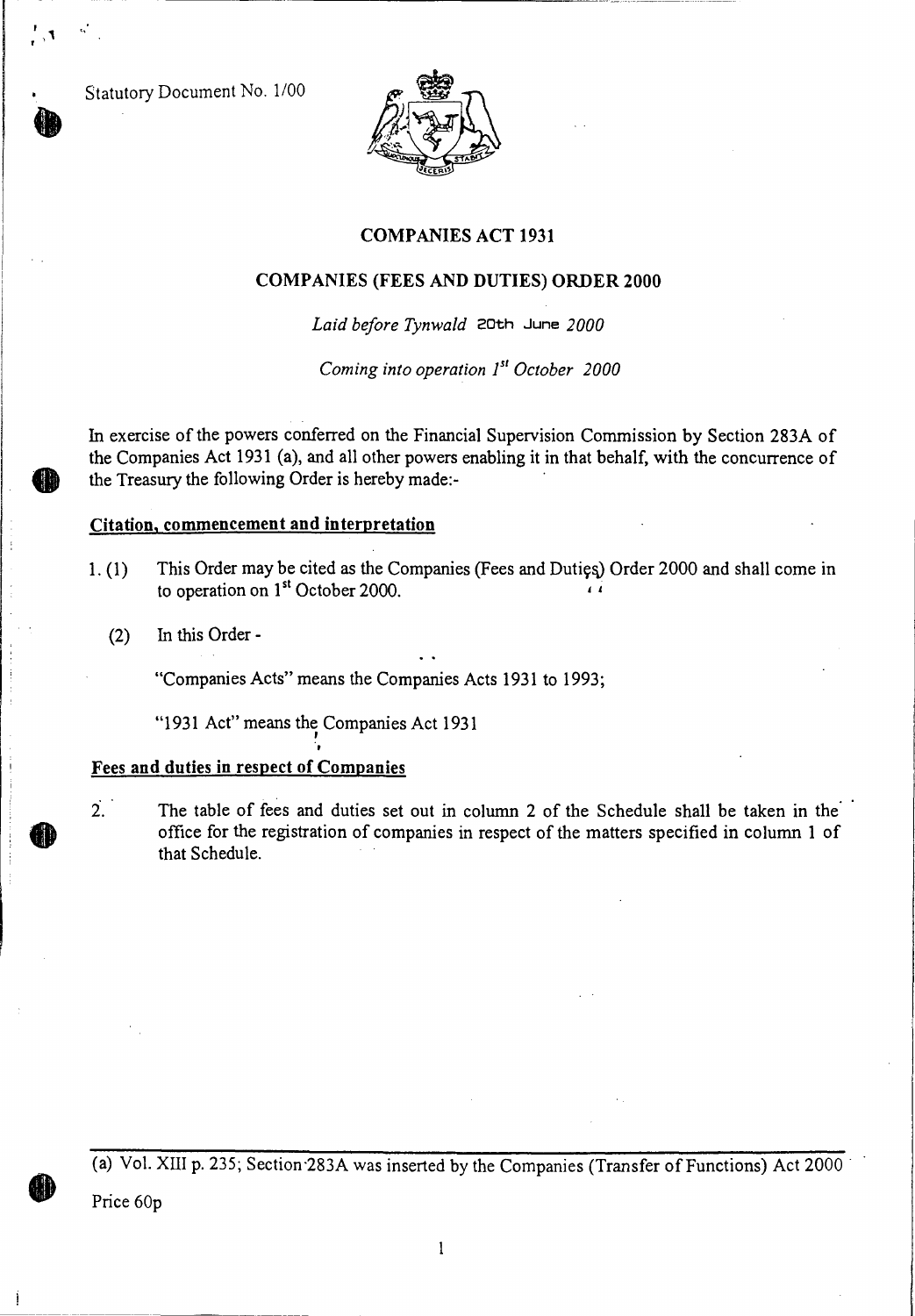$\sim 0.4$  .

 $\mathcal{A}_1$ 

### Article 2

 $\frac{1}{2}$ 

## **FEES AND DUTIES PAYABLE TO THE FINANCIAL SUPERVISION COMMISSION IN RESPECT OF COMPANY REGISTRATION MATTERS**

#### **PART 1**

#### **COMPANIES HAVING A SHARE CAPITAL**

| 1. | For the registration of a company under the Companies Acts -                                                                                                                                                                                                     |                                                                                                                |  |
|----|------------------------------------------------------------------------------------------------------------------------------------------------------------------------------------------------------------------------------------------------------------------|----------------------------------------------------------------------------------------------------------------|--|
|    | (a) where the nominal capital of the<br>(b) where the nominal capital of the company                                                                                                                                                                             |                                                                                                                |  |
|    | and for every $£1,000$ or part thereof in<br>excess of £2,000 (with a maximum                                                                                                                                                                                    |                                                                                                                |  |
| 2. | On delivery of a statement of first directors and                                                                                                                                                                                                                | $\frac{1}{4}$                                                                                                  |  |
| 3. | For registration of an increase in the share                                                                                                                                                                                                                     | accordance with entry 1,<br>equal to the difference                                                            |  |
|    | $\cdot$                                                                                                                                                                                                                                                          | between the fee which<br>would be payable on the<br>registration of a company<br>by reference to the           |  |
|    |                                                                                                                                                                                                                                                                  | existing share capital and<br>the fee which would be<br>payable by reference to the<br>increased share capital |  |
| 4. | (1) For registration of an existing                                                                                                                                                                                                                              | for the registration of a<br>company under entry 1.                                                            |  |
|    | (2) No fee shall be charged under this entry if the<br>existing company is not registered as a limited<br>company, or if before its registration as a limited<br>company the liability of the shareholders was<br>limited by any enactment or by letters patent. |                                                                                                                |  |
|    |                                                                                                                                                                                                                                                                  |                                                                                                                |  |

2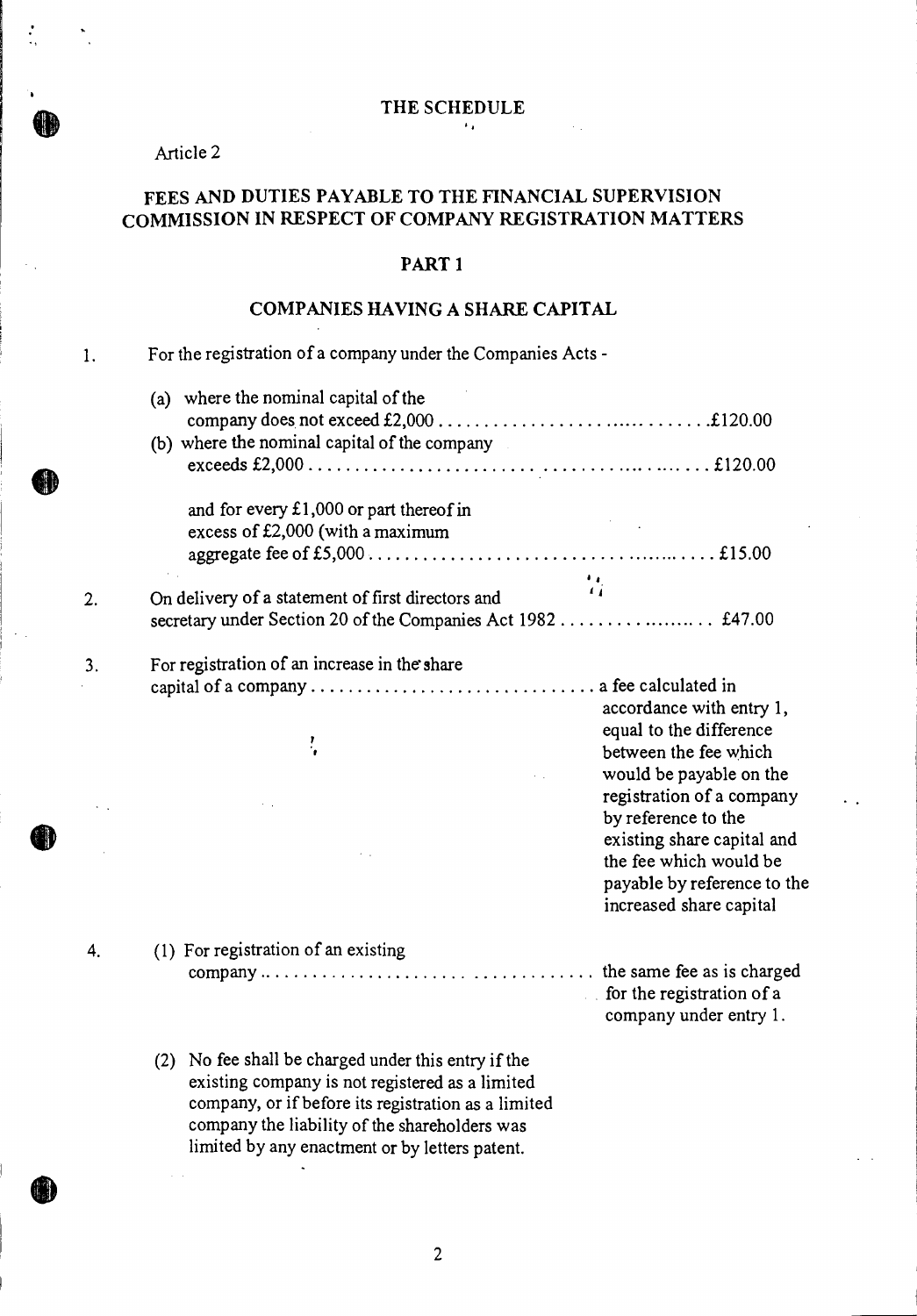## PART  $2^{\prime}$

# COMPANIES NOT HAVING A SHARE CAPITAL

| 5.  | For the registration of a company under the                                                                                            |  |
|-----|----------------------------------------------------------------------------------------------------------------------------------------|--|
| 6.  | On delivery of a statement of first directors<br>and secretary under section 20 of the                                                 |  |
| 7.  | For the registration of an existing company  the same fee as is<br>(1)<br>charged for<br>registration of a<br>company under<br>Entry 5 |  |
|     | Entry $4(2)$ shall apply to this entry<br>(2)<br>as it applies to entry 4.                                                             |  |
|     | PART <sub>3</sub>                                                                                                                      |  |
|     | <b>COMPANIES INCORPORATED OUTSIDE THE ISLAND</b>                                                                                       |  |
| 8.  | For registration of a company under                                                                                                    |  |
|     | PART <sub>4</sub>                                                                                                                      |  |
|     | MISCELLANEOUS FILING FEES                                                                                                              |  |
| 9.  | For filing or registering an Annual Return,<br>within the time limits prescribed by the                                                |  |
| 10. | For:                                                                                                                                   |  |
|     | (a) making an application for a declaration<br>of dissolution under section 273A of the                                                |  |
|     | (b) filing a copy of a court order for<br>restoration of a company to the<br>Register under sections 273 or 273A                       |  |
|     | (c) filing a copy of a court order declaring                                                                                           |  |

 $\mathcal{L}_{\mathcal{A}}$ 

11. For an application under section 273B of the 1931 Act. . . . . . . . . . . . £787.00

section 272 of the 1931 Act  $\ldots$   $\ldots$   $\ldots$   $\ldots$   $\ldots$   $\ldots$   $\ldots$   $\qquad$  £136.00

a dissolution of a company to be void under